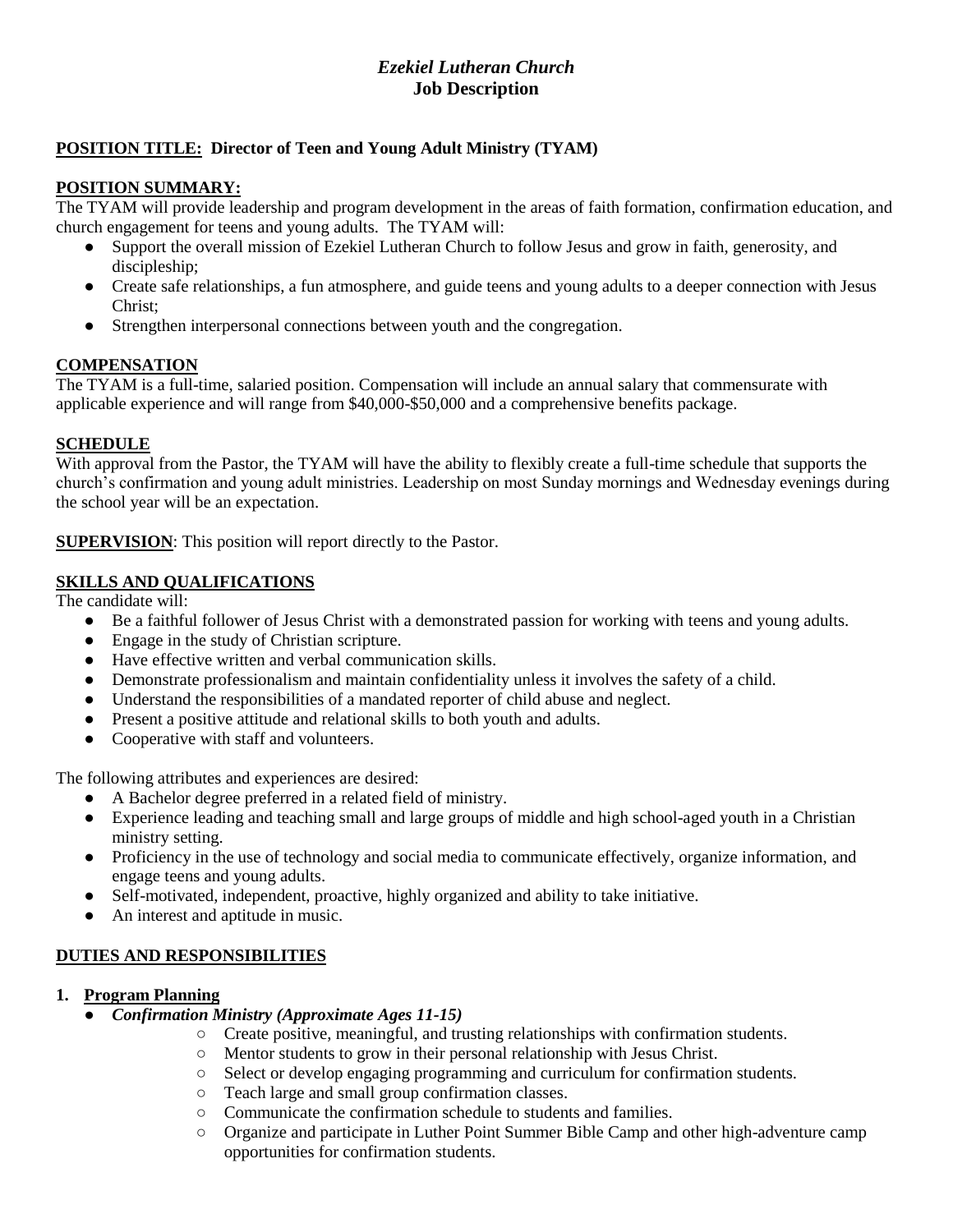# *Ezekiel Lutheran Church* **Job Description**

- Organize multiple lock-ins, retreats, and leadership development opportunities for confirmation students each year.
- With support from the Senior Pastor, organize meaningful celebrations when confirmation students reach milestones.
	- Examples include, but are not limited to, Confirmation Bibles, Statements of Faith; and Affirmation of Baptism.
- In collaboration with the Pastor and Children's ministry, plan seasonal intergenerational programs.
	- Examples include, but are not limited to, Rally Sunday; Advent; Lent; Holy Week; and Vacation Bible School.

# ● *Young Adult Ministry (Approximate Ages 15-21)*

- Create positive, meaningful, and trusting relationships with young adult members.
- Mentor students to grow in their personal relationship with Jesus Christ.
- Develop engaging programming opportunities for young adults.
	- Examples include, but are not limited, to Sunday morning activities for young adults; biweekly peer ministry; and Bible study.
- Organize a seasonal (summer, fall, winter, spring) special event for young adults.
	- Examples include, but are not limited to summer mission trip, outdoor ministry, college tours, 30-hour famine, lock-in, camp retreats, or service projects.
- Connect with young adults in appropriate spaces (coffee shops; sporting events; plays; concerts; and other school-based activities).
- Collaborate with UW-RF campus ministries.

# **2. Administrative Leadership**

- Coordinate the registration of confirmation students.
- Ensure that background checks are completed on all volunteers.
- Recruit and train volunteer confirmation guides (teachers) to work with and lead confirmation students.
- Provide on-going spiritual development and training for confirmation guides (teachers) and other volunteers.
- With the support of the Business Administrator, oversee the budget for the confirmation and young adult ministries. Specifically, in the areas of summer camp and mission trip expenses and fundraising.
- Attend weekly staff meetings and monthly Grow Committee meetings.

# **3. Communication**

- Understand engaging methods to effectively communicate with teens and young adults.
- Mentor teens and young adults in-need of support and guidance.
- Provide consistent updates and information to families.
- Be available for individuals, small groups, or families to discuss personal or programming based questions.
- Encourage the involvement of congregational members in youth ministry.
- Share confirmation and young adult ministry highlights and activities with the congregation through newsletters, website updates, and weekly announcements.

## **4. Other Duties as assigned by the Pastor**

## **Disclaimer**

The above information on this description has been designed to indicate the general nature and level of work performed by employees within this classification. It is not designed to contain or be interpreted as a comprehensive inventory of all duties, responsibilities, and qualifications required of employees assigned to this job.

Approved by Personnel Committee: 4-28-22 Approved by Executive Committee: Approved by Church Council: